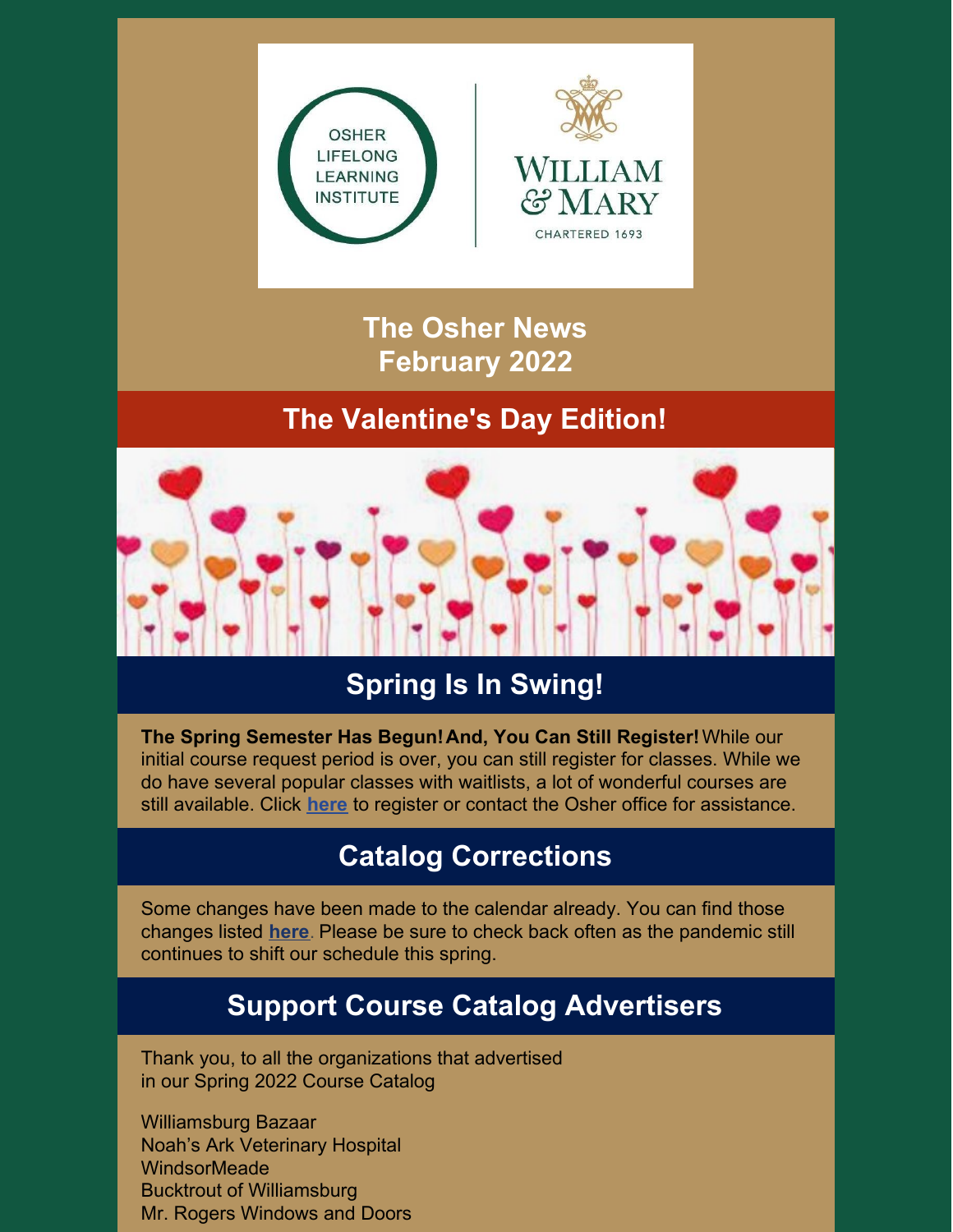#### League of Women Voters

Their support helped to pay for its production and distribution to over 2200 members and the agencies to whom we market our Institute.



**COURSE CATALOG** 

## **Welcome New Instructors!**



Welcome to our new instructors! They offer a diverse background and expertise and are offering dynamic courses this semester. They will get us up and moving, facilitate discussions of current affairs, teach us about different cultures and religions, give us insight into World War II, and inspire us by their life stories. This photo was taken at our new instructor orientation in January.

## **Class Assistants and Hosts**

Thank you to everyone who volunteered to be class assistants and hosts for this semester and came to the training sessions that we had. We are still seeking volunteers for future classes if anyone is still interested in helping out. You can call us at 757-221-1506 or email us at **[osher@wm.edu](mailto:osher@wm.edu)** for more information about what being a host or assistant entails.



# **Plan Ahead When Visiting the Osher Office**

The Osher staff will be supporting both online classes via Zoom as well as inperson classes again this semester while we work to replace vacant positions within the Osher staff itself. That means that we don't always have someone available to assist you if you're stopping by during the peak times before classes are scheduled to begin for the morning or afternoon (8.45am-9.45am and 12.45pm-2.15pm.

To help, we encourage you to visit the office during non-peak times or email us at **[osher@wm.edu](mailto:osher@wm.edu)** for assistance. You're also able to reach us by calling 757- 221-1506 and leaving a message and we will return your call. Thanks so much for your continued patience as we return to a full schedule with extra COVID protocols in place following the previous virtual only format.

## **Save The Date!**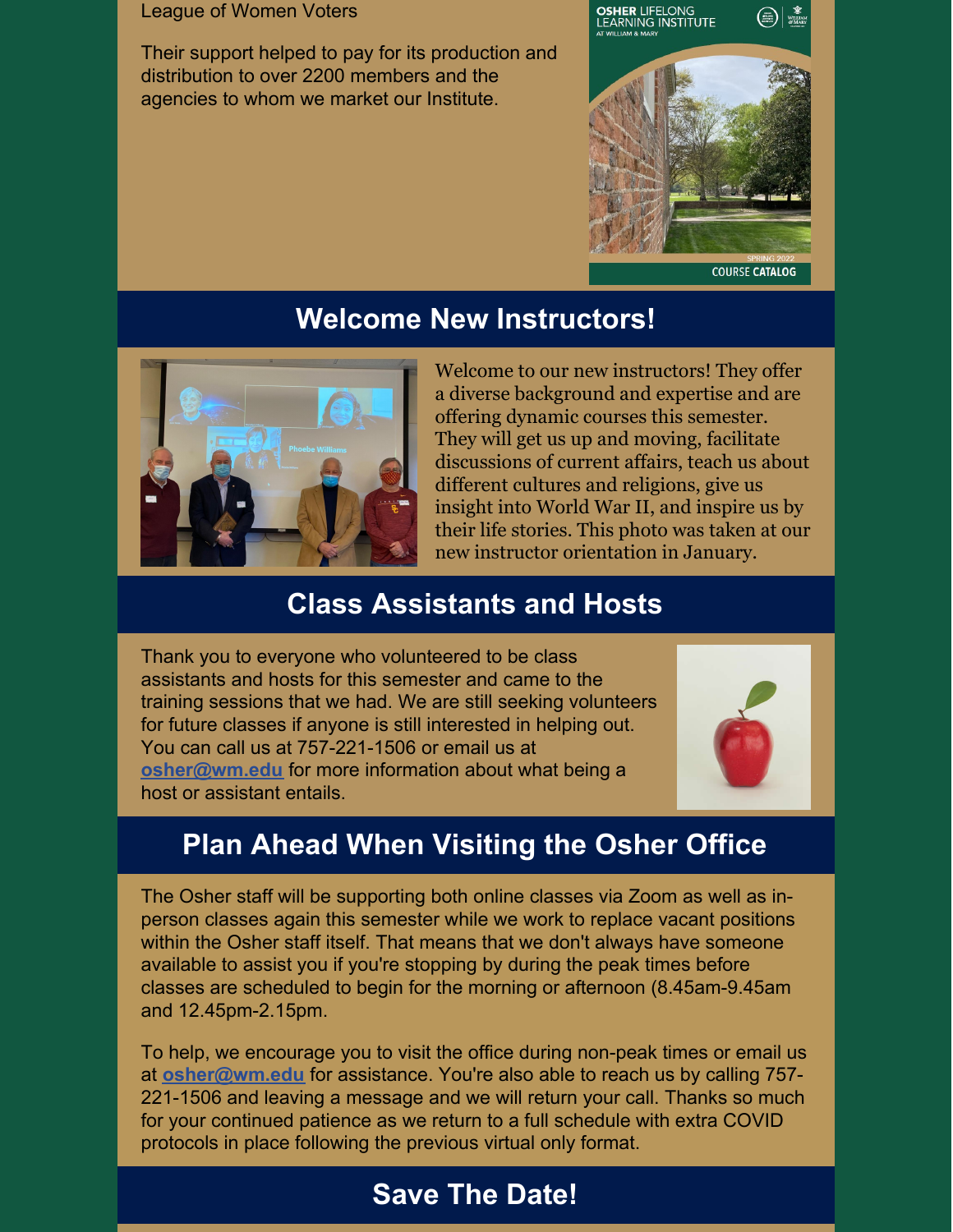Our spring **New Member Welcome Event** will be coming on **March 15, 2022**. More details will be coming your way soon! And, our **Annual Member Meeting** and 30th Anniversary Celebration will be held in **May 2022.**

## **Interested in Volunteering for a Committee?**

Are you interested in serving on our Membership Committee, Curriculum Committee, or Finance Committee? Want to learn more about any of these? Send an email to **[osher@wm.edu](mailto:osher@wm.edu)** and let us know. We'll connect you with a current committee member so you can learn more!

#### **Local Arts Scene**

#### **EDGAR DEGAS: THE PRIVATE IMPRESSIONIST** February 12, 2022 - May 29, 2022

Works by Degas in this exhibition consist of drawings, prints, photographs, monotypes, one sculpture, and a letter, all from a single private collection. The collection endeavors to illuminate the background and personality of Edgar Degas the man, as well as to present his genius as an artist. The subject matter of these works by Degas is



often quite personal. In addition to three rare self-portraits, the collection includes depictions of close family members, his loyal housekeeper Sabine Neyt, and multiple portraits of artists Édouard Manet and Mary Cassatt.

Learn more about Muscarelle Museum art on exhibit and special events**[here](https://events.wm.edu/event/view/kimball/126609)**.

Visit the **Kimball Theatre** calendar for upcoming performances**[here](https://events.wm.edu/calendar/upcoming/kimball/).**

## **Indoor Mask Reminder**

We wanted to share a quick update from W&M's Public Health Advisory Team. After additional consideration, proof of vaccination and a booster dose is no longer required for members of the community who regularly frequent W&M facilities as members of Osher, the Rec Center, and the Tennis Center. While this change is now in effect, we will likely see little impact this Spring semester as we already had completed verifying vaccinations of members attending in-person classes prior to the start of the semester on January 31. As a public health precaution, we continue to encourage members not to attend in-person classes if you are feeling ill. **Masks are still required to be worn in all indoor locations at W&M and for off-campus locations hosting Osher classes.**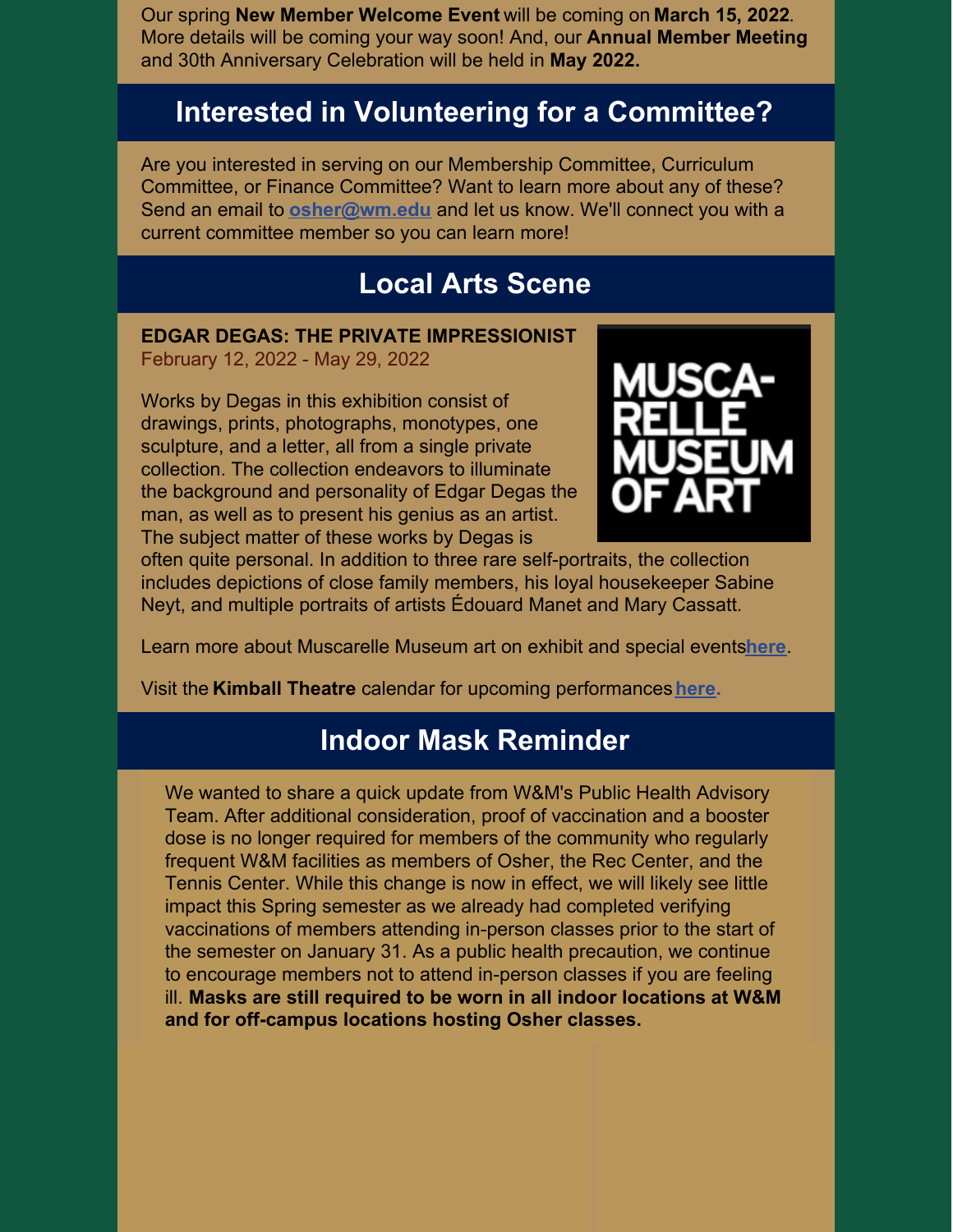

## **Reminder: Who Do I Call?**



Just a friendly reminder that, if there are problems in any classroom, please contact the Osher office – not staff at facility.

You can reach us 757-221-1506 by using the phone in the classroom.

## **Osher Institute Policies**

#### **Refund Policy**

Please note that the Osher Institute at William & Mary fees are membership fees. They are used to cover overall expenses of operating our lifelong learning program in a given semester and are not directly related to the number of courses you may take (i.e., there are no "per course" fees, and therefore, no "per course" refunds).

The deadline for a refund of the membership fee has now passed.

#### **Inclement Weather Policy**

The Osher Institute at W&M will cancel courses, activities, events, and/or training for weather if William & Mary University Events and Activities are canceled. A notice will be on the Osher Institute at W&M office voice mail (757-221-1506).

#### **Please note, you will not be personally contacted.**

#### **Guest Policy**

Osher Institute at W&M courses, one-time lectures, and activities (including Town & Gown Noon Lecture Series) are intended for Osher members. A member's guest may attend a course or an activity once (one single 2-hour session on one single date), only if the course is not fully subscribed. Local guests must be considering joining the Osher Institute at W&M. Please contact the Osher office regarding guests you may be interested in bringing.

The Osher office will be able to tell you if your guest request is approved. Please be prepared to share guest